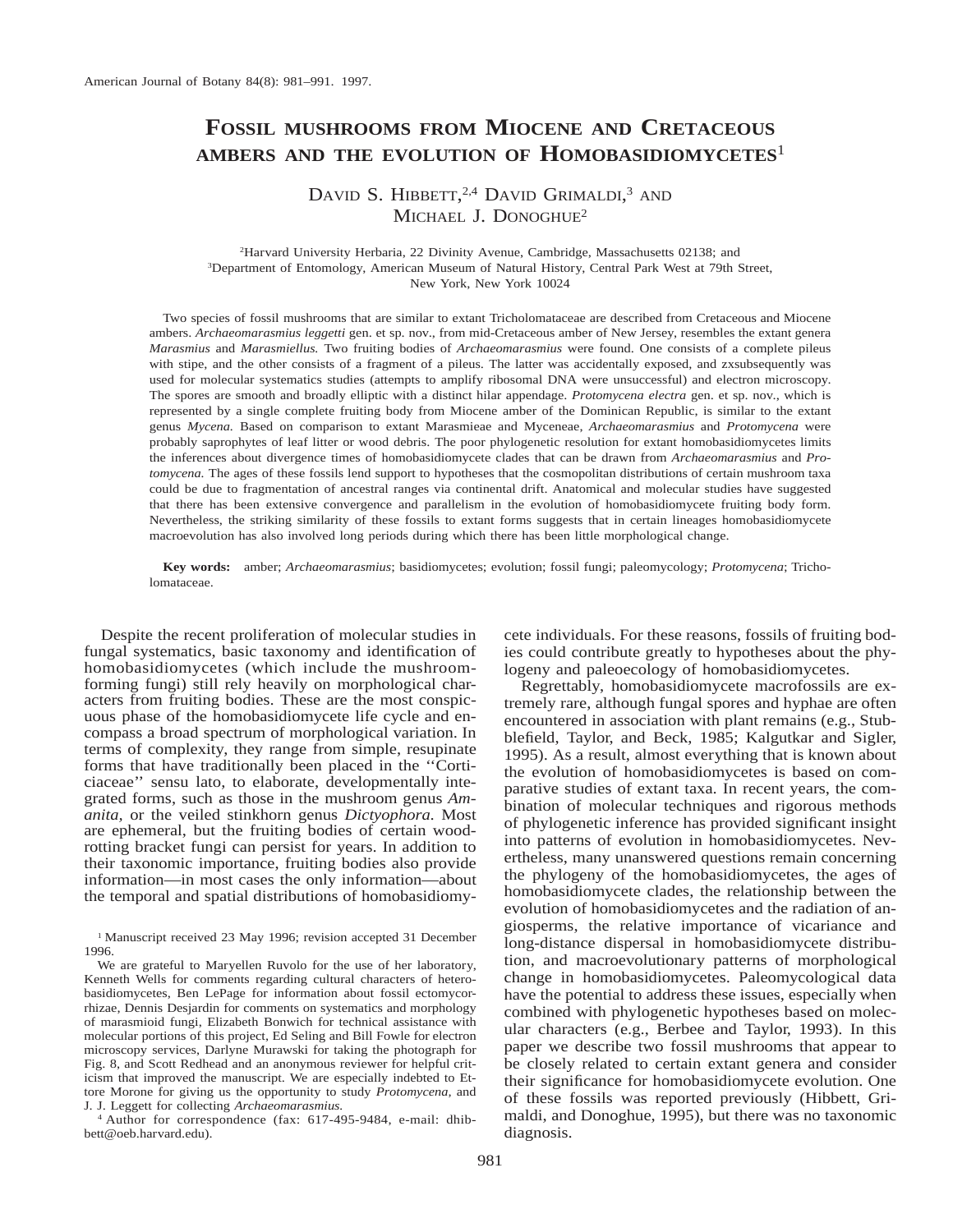## MATERIALS AND METHODS

*New Jersey amber*—Atlantic coastal plain amber occurs in a band of Cretaceous exposures that strikes northeast from just below the Raritan River, and extends from the Delaware River to the Atlantic coast (Grimaldi, Beck, and Boon, 1989). The piece of amber that contained the mushrooms was found in East Brunswick, New Jersey, in November 1994, by G. R. Case, P. D. Borodin, and J. J. Leggett. At this site, the amber erodes out of rills along a barren, exposed hillside. The amber deposits are interspersed in layers of fine clay, sand, and highly compacted lignitic peat, all of which are the products of deltaic deposition. Fine structure of the lignite occurring in the amber indicates a coniferous origin, as is expected for all Cretaceous amber (Langenheim, 1969). The amber that contained the mushrooms lay just above the South Amboy Fire Clay of the Raritan Formation, thus making it Turonian in age [90–94 million years ago (mya)].

The fossils were contained in a hemispherical piece of clear, light yellow amber  $\sim$  6 cm in diameter (AMNH NJ-90). Exposure had caused the piece to fracture along flow lines into  $\sim 80$  thin chips that were placed into a single container and transported to the laboratory at AMNH (American Museum of Natural History). The thin pieces from the original lump of amber actually facilitated screening for inclusions. Two of the amber fragments contained mushroom pieces. One piece, AMNH NJ-90Y (Fig. 1), contained a complete pileus with a central stipe that was broken off below the underside of the cap. The top of the pileus was located along an exposed, opaque surface of the amber and was not visible. To limit oxidative degredation, a thin layer of synthetic resin was applied to the flat surfaces of the amber, and this improved visibility somewhat. Another piece, AMNH NJ-90Z (Fig. 2), contained a wedge-shaped fragment of a pileus. The New Jersey Cretaceous amber is extremely brittle. In the course of preparing AMNH NJ-90Z for viewing, the piece was inadvertently fractured along a flow line that split the inclusion in half (Fig. 2). Initially there was no intention of performing any destructive sampling, but the accidental exposure of the inclusion, and the consequent threat of oxidative damage, warranted that parts of the inclusion be sacrificed for ultrastructural studies and molecular systematics.

For scanning electron microscopy (SEM), fragments of the amber of AMNH NJ-90Z and small pieces of the inclusion were mounted directly on SEM stubs with double-sided tape, and sputter-coated with goldpalladium. For transmission electron microscopy (TEM), a small piece of the inclusion was embedded in Spurr's resin, and sectioned with a diamond knife. The embedded inclusion was oriented so that vertical tangential sections of the hymenophore would be produced.

DNA extraction was attempted using part of the inclusion of AMNH NJ-90Z. Handling of materials for molecular systematics was organized to minimize the likelihood of DNA contamination in polymerase chain reaction (PCR) amplifications. DNA isolation was performed in the molecular systematics laboratory of AMNH, which previously had never been used for fungal molecular studies. A small piece of the inclusion was extracted overnight at  $55^{\circ}$ C in 900 µL 100 mmol EDTA, 10 mmol/L Tris pH 7.5 with 1  $\mu$ L 20  $\mu$ g/ $\mu$ L proteinase K, and 100  $\mu$ L 10% SDS, extracted twice with equilibrated phenol and once with chloroform, and purified using Centricon 30 tubes (Amicon, Beverly, MA). In addition to the extraction from the inclusion, a control extraction was performed using a piece of the amber that contained no visible fungal material. The putative DNA extract was stored in a laboratory in the Peabody Museum, Harvard University, which also had never been used for fungal molecular studies. PCR reactions were set up in the Peabody Museum laboratory and the tubes containing the reaction cocktail were transported to a laboratory in the Harvard University Herbaria (which is in a separate building) for amplification. Post-PCR solutions, potentially containing amplified fungal rDNAs, were never taken into the Peabody Museum laboratory.

Three regions of nuclear ribosomal DNA were selected for amplification: (1) a 122-bp (base pair) fragment near the  $5'$  end of the nuclear large-subunit rDNA that is part of a highly variable eukaryote-specific ''divergent domain'' region; (2) the internal transcribed spacer 1 (ITS 1); and (3) the ITS 2. The primers for the large subunit divergent domain were designed based on previously published homobasidiomycete large subunit rDNA sequences (Hibbett and Vilgalys, 1993); the primer sequences are (5'→3') CCC TAG TAA CTG CGA GTG AAG CGG and CCA (AG)G(AG) (GA)AC TT(AG) TAC ACG GTC C. The ITS 1 and ITS 2 were separately amplified using primer pairs ITS 5 and ITS 2, and ITS 3 and ITS 4 of White et al. (1990). Each amplification was performed using three different templates: the extract from the inclusion, the extract from the amber, and a negative control blank in which the DNA extract was replaced by water. In a separate set of reactions, aliquots of the fossil extracts (from both the inclusion and the amber alone) were combined with an equal volume of dilute DNA from the homobasidiomycete *Lentinula edodes* and used as a PCR template with the same set of primers. The goal of this exercise was to determine whether there are PCR-inhibiting substances present in the amber extracts.

*Dominican amber*—Dominican amber is derived from resin of *Hymenaea* (Leguminosae), and is primarily found in an area of  $\sim$  400 km<sup>2</sup> at an elevation between 500 and 1000 m in the Cordillera Septentrional (Grimaldi, 1995). The exact location where the piece that contained the mushroom fossil was found is not known. The amber piece measures  $\sim$  4.5  $\times$  2.5 cm, is clear and light yellow, and has been polished.

Dominican amber has already yielded one fossil mushroom. *Coprinites dominicana* was described by Poinar and Singer (1990) in amber, reportedly from the La Toca mines in the Cordillera Septentrional. *Coprinites* was originally estimated to be  $\sim$  40 million years old (Eocene), based on a 13C nuclear magnetic resonance (NMR) study of Dominican amber by Lambert, Frye, and Poinar (1985). This age estimate has been disputed by two recent studies, including a critique of the NMR data of Lambert, Frye, and Poinar, which suggests that the Dominican amber actually dates from the lower Miocene to mid Oligocene (23–30 mya; Grimaldi, 1995), and an analysis of biostratigraphic and paleogeographic data, which suggests that the Dominican amber is from the late Early Miocene to early Middle Miocene (15–20 mya; Iturralde-Vinent and MacPhee, 1996).

### **DESCRIPTION OF NEW JERSEY FOSSIL MUSHROOMS**

Kingdom—Fungi Phylum—Basidiomycota Order—Agaricales Family—Tricholomataceae *Archaeomarasmius leggetti* Hibbett, Grimaldi & Donoghue gen. et sp. nov.

*Description*—Basidiomata medium-dark brown. Pileus 3.2 mm (AMNH NJ-90Y) to 6.0 mm (AMNH NJ-90Z) diameter, circular, plano-convex, thin-fleshed  $(< 1$  mm), radially sulcate (Figs. 1–3); margin incurved; surface glabrous to minutely textured; veil absent; context thin. Lamellae distant to subdistant (12), without lamellulae, less than 1 mm wide at the widest point, attached to stipe apex; noncollariate, nonanastomosed; edges entire. Stipe  $2.2 \times 0.5$  mm, base broken, insertion central, cylindrical, smooth, exannululate. Basidiospores  $6.5-8.3 \times 4.0-5.2$  $\mu$ m (mean dimensions = 7.3 × 4.7  $\mu$ m, N = 4 spores and 4 spore casts in amber), broadly ellipsoid to ovoid, smooth or possibly minutely textured, with a distinct hilar appendage (Figs. 4–7).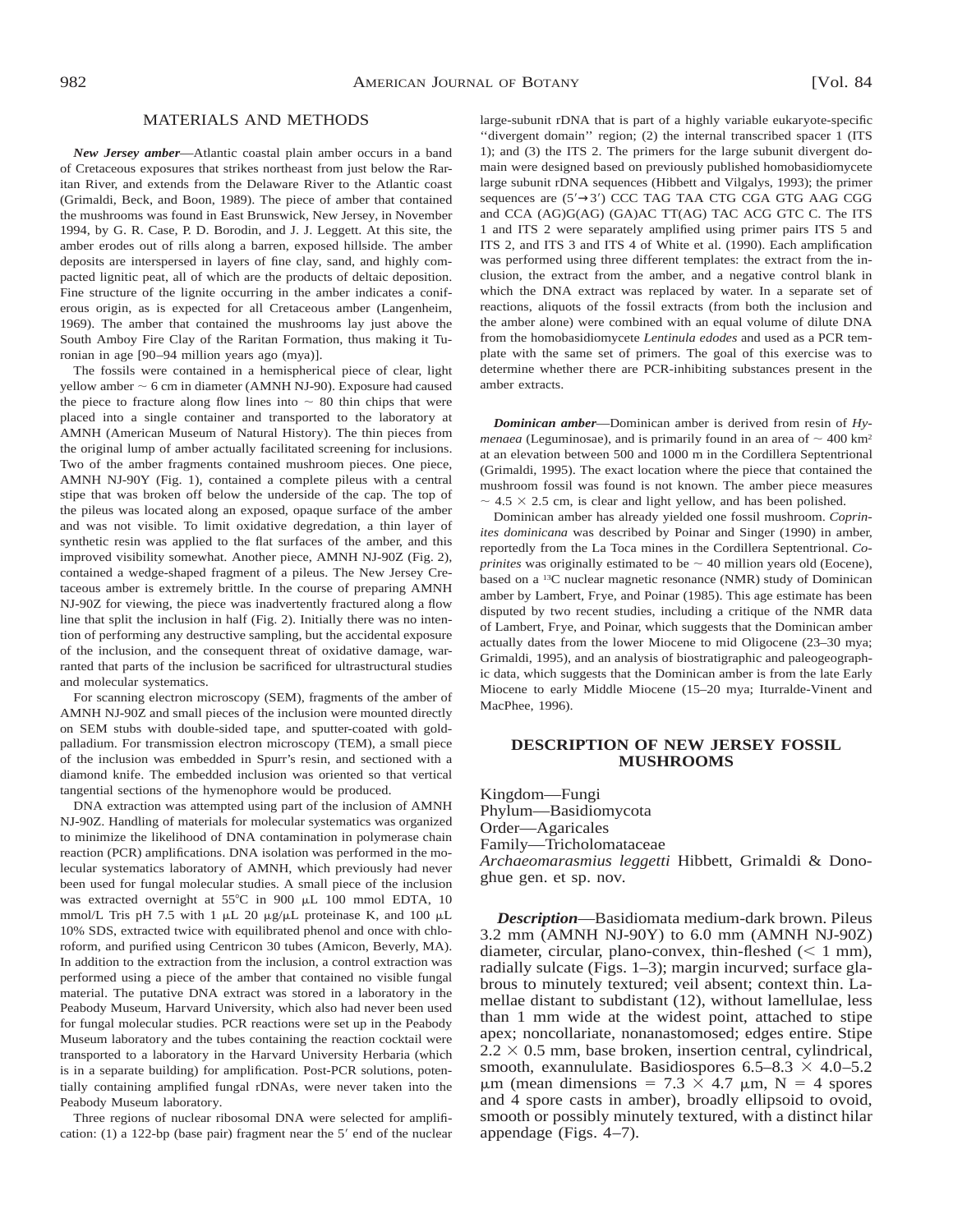

Figs. 1, 2. *Archaeomarasmius legettii* gen. et sp. nov. Holotype. **1**. AMNH NJ-90Y. View of undersurface of intact pileus with radial lamellae and stipe (which is broken). Pileus diameter 5 3.2 mm. **2**. AMNH NJ-90Z. Fragment of pileus. View of two halves of inclusion split open along flow line in amber. The plane of the fracture has produced a vertical, radial section of the hymenophore and pileus. Remains of face of one lamella are visible in the fragment on the left. Pileus radius  $= 3$  mm.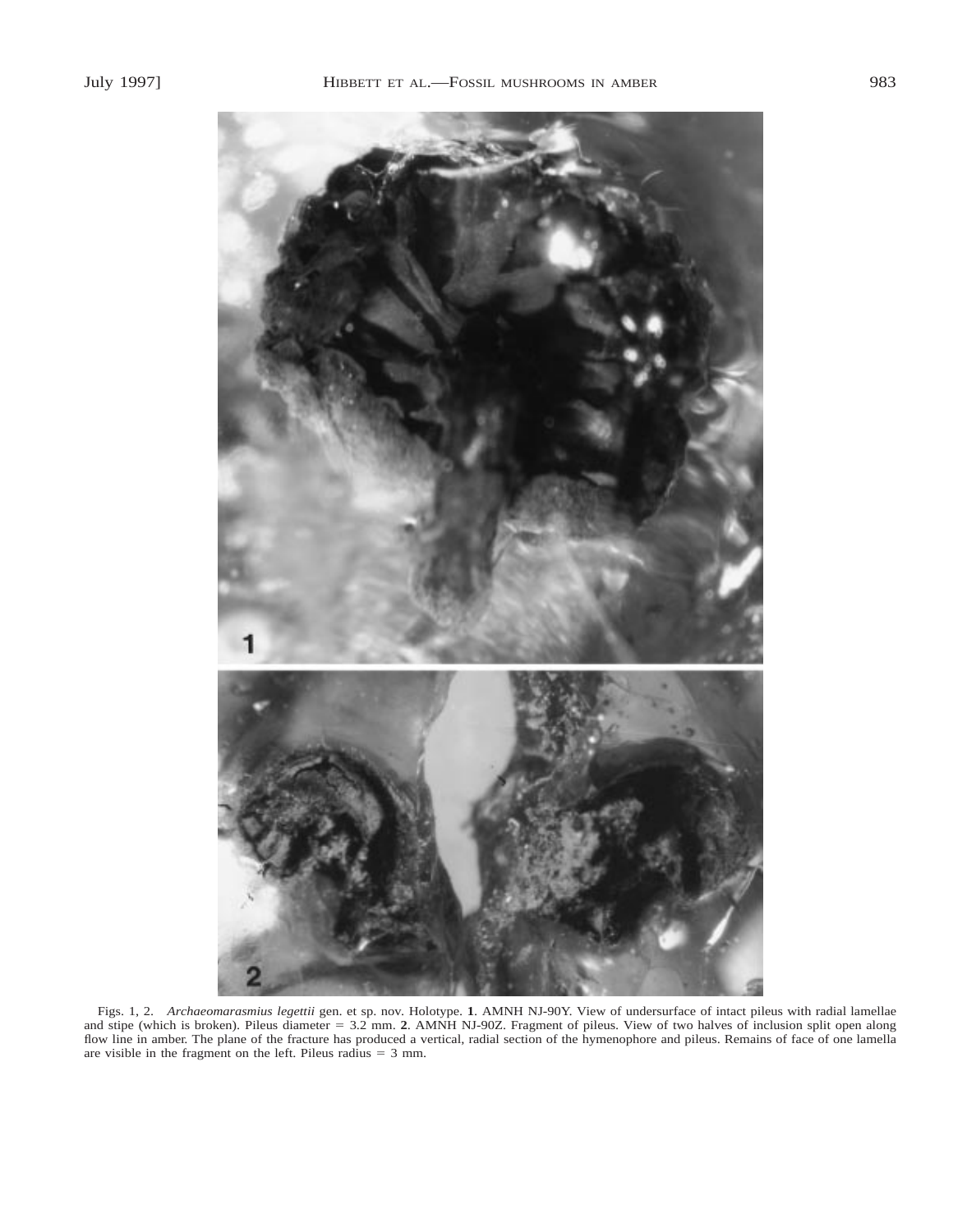

Fig. 3. *Archaeomarasmius legettii* gen. et sp. nov. Sketch of fruiting body from AMNH NJ-90Y and spores from AMNH NJ-90Z. Pileus diameter is 3.2 mm. Scale bar for spores =  $7 \mu m$ .

*Locality*—East Brunswick, New Jersey, USA, close to site number 5 on the map in fig. 4 of Grimaldi, Beck, and Boon (1989).

*Holotype*—American Museum of Natural History, Department of Entomology, collection numbers AMNH NJ-90Y and AMNH NJ-90Z.

*Etymology*—The generic epithet means ''ancient *Marasmius.*'' The specific epithet honors J. J. Leggett and colleagues, without whose alertness this specimen might never have been discovered.

### **DESCRIPTION OF DOMINICAN FOSSIL MUSHROOM**

Kingdom—Fungi Phylum—Basidiomycota Order—Agaricales Family—Tricholomataceae *Protomycena electra* Hibbett, Grimaldi & Donoghue gen. et sp. nov.

*Description*—Basidiome pale, appearing yellowish through amber. Pileus 5 mm diameter  $\times$  4 mm height (optical distortion induced by the amber makes precise measurements difficult), circular, convex, surface glabrous at the center, becoming striate and translucent (pellucid) toward the margin; margin slightly flared; veil absent; context thin (Figs. 8–10). Primary lamellae distant (6–8), moderately broad, broadly attached to stipe apex, anastomosed with lamellulae of several lengths; edges entire. Stipe curved,  $\sim 1$  cm  $\times$  0.75 mm, cylindrical, smooth or minutely textured (gas and liquid filled bubbles, apparently drawn out of the mushroom, impair observations of the surface textures), exannulate; stipe base abrupt. Basal mycelium, rhizoids, or other anchoring structures absent.

*Locality*—Northern amber mines of the Dominican Republic.

*Holotype*—In private collection of Ettore Morone, Turin, Italy (on loan to D. Grimaldi).

*Etymology*—The generic epithet means ''first *Mycena.*'' The specific epithet refers to amber.

## RESULTS AND DISCUSSION

*Taxonomy and preservation of Archaeomarasmius*— In overall habit the New Jersey fossils are similar to the extant genera *Marasmius* and *Marasmiellus,* which include minute agarics that often have radially sulcate pilei. A diagnostic character of typical *Marasmius* and *Marasmiellus* species is that their fruiting bodies are not putrescent, but rather become tough with drying and can revive upon rewetting. This attribute would probably increase the likelihood that fruiting bodies could become entombed in amber before they decayed, and further suggests that the fossil mushrooms are related to *Marasmius* or *Marasmiellus.* Nevertheless, there are other genera that include small, ''marasmioid'' agarics, which could be plausible candiates for the closest relatives of *Archaeomarasmius.* The majority are hyaline-spored members of the Tricholomataceae, such as *Mycena, Collybia* and *Crinipellis,* but certain pigmented-spored species, such as *Phaeomarasmius rimulincola* of the Strophariaceae (Singer, 1986) are also marasmioid. To rigorously discriminate among these taxa it is necessary to make observations of anatomical characters that are often subtle and that unfortunately could not be seen in the fossils. For example, according to Singer (1986, p. 320), ''*Marasmiellus* differs from *Marasmius* in the structure of the epicutis of the pileus and the inamyloid  $[=nond$ trinoid] hyphae'' (in response to potassium iodide, amyloid cells stain blue, whereas dextrinoid cells stain reddish-brown). The paucity of consistent, qualitative characters for these genera has resulted in considerable taxonomic disagreement (reviewed by Antonín and Noordeloos, 1993). For example, Singer (1986) classified *Marasmius, Marasmiellus,* and *Collybia* in three separate tribes of the Tricholomataceae, the Marasmieae, Myceneae, and Collybieae, respectively, whereas Kühner (1980) placed all three in the Marasmieae of the Marasmiaceae. Of the Marasmiaceae, Kühner wrote, "All the Marasmiaceae herein are found in Singer's tribes Marasmieae, Collybieae and Myceneae but only the names are accepted not the limits. . . The genus *Collybia* passes into the genus *Marasmius* in such an unnoticeable way. . .that the delimitation of the two genera is arbitrary; placing these two genera into different tribes as proposed by Singer cannot be supported" (Kühner, 1980, p. 950).

Spores are the only anatomical features that can be observed in the fossils. The hilar appendages indicate that the spores are those of a basidiomycete. Although the spores were not observed attached to basidia of the fruiting body, their proximity to the fossils strongly suggests that they were produced by the now-fossilized mushrooms. Macrochemical reactions and the color of spores in mass are important taxonomic characters in homobasidiomycetes, but these could not be observed in the fossils. No germ pores or ornamentation could be seen. Spore wall thickness, which can also be taxonomically informative, is difficult to judge because the fossils con-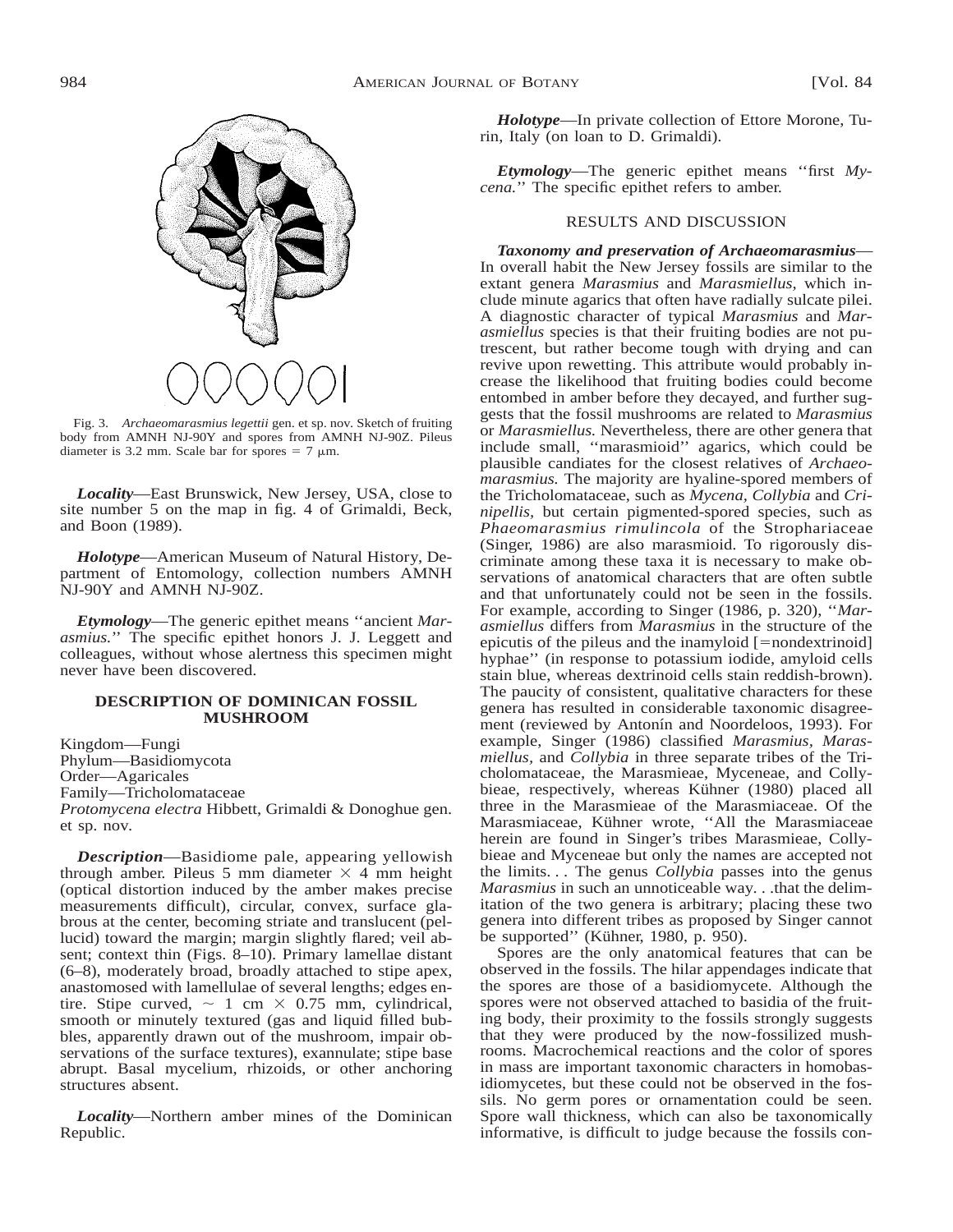

Figs. 4–7. *Archaeomarasmius legettii* gen. et sp. nov. Spores and spore casts from AMNH NJ-90Z. **4, 5**. Spore fragments. **6, 7**. Spore casts. Note halos surrounding spore casts. Scale bars: Figs. 4,  $5 = 2 \mu m$ , Fig.  $6 = 1.5 \mu m$ , Fig.  $7 = 4 \mu m$ .

tain only fragmented spores, which were visualized with SEM, whereas this character is usually viewed using light microscope observations of intact spores. Furthermore, it is not clear whether the spore fragments are composed only of original cell wall material, or whether substances derived from the cytoplasm or amber matrix also contribute to the thickness of the spore fragments. All that we know about the spores with certainty is that they were  $\sim$  7  $\times$  5 µm, broadly elliptic with hilar appendages, and more or less smooth. Spores with this combination of characters are found in *Marasmius, Marasmiellus, Mycena, Collybia,* and elsewhere (Gilliam, 1976; Singer, 1976, 1986).

The lack of informative anatomical characters in the fossils and the present contoversy over the limits and relationships of extant marasmioid agarics make it difficult to assign *Archaeomarasmius* to a group with precision or confidence. Nevertheless, the majority of extant species that agree with the fossils (marasmioid habit, small size, and smooth, elliptic spores) are found in *Marasmius, Marasmiellus, Mycena, Collybia* and other Tricholomataceae (i.e., the Marasmiaceae sensu Kühner), which are generally thought to be closely related. This is our best estimate of the group that includes *Archaeomarasmius*—and this conclusion forms the basis for later discussion—but more conservative workers may prefer to place *Archaeomarasmius* as incertae sedis among the Tricholomataceae, Agaricales, or homobasidiomycetes.

Ultrastructural observations indicate that there is little intact tissue remaining of *Archaeomarasmius.* The surfaces and exposed interior portions of the inclusion showed only an amorphous, irregular structure. No hyphae were discernible. The only clearly biological struc-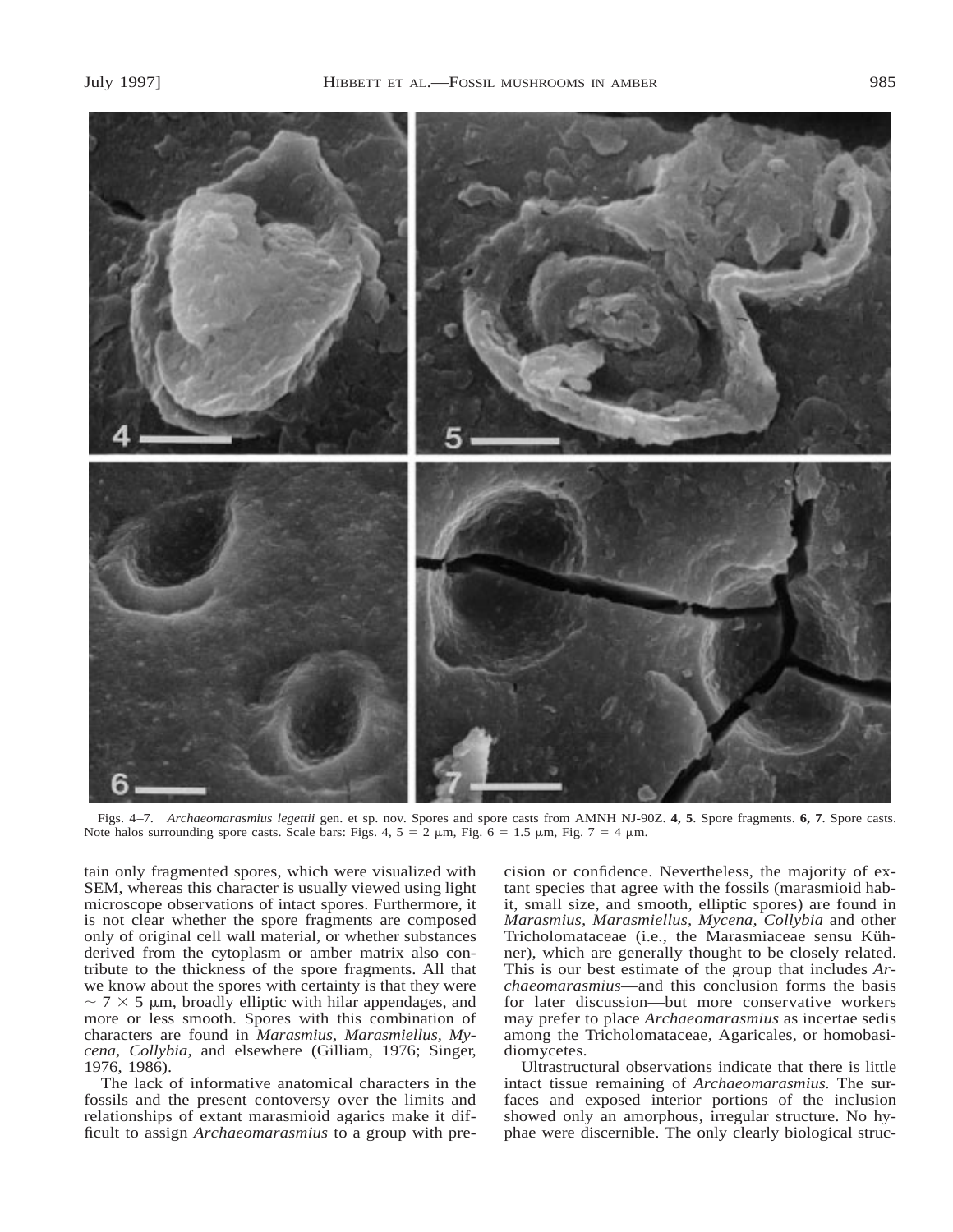

Figs. 8, 9. *Protomycena electra* gen. et sp. nov. Holotype in private collection of Ettore Morone. **8**. View from underside of pileus. **9**. Side view of fruiting body. Pileus is 5 mm in diameter and  $\sim$  4 mm tall.

tures that could be seen were spores and spore fragments, which were embedded in amber chips adjacent to the inclusion. Spores appeared to have been subject to considerable stress inside the amber; most spores had been either crushed, sheared, or fractured (Figs. 4, 5). Some of this damage may have been caused by the fracturing of the amber after it was collected, but some kinds of damage could not be attributed to fracturing of the amber. Spore casts showed halo-like impressions around the periphery of the spores (Figs. 6, 7). The halos suggest that



Fig. 10. *Protomycena electra* gen. et sp. nov. Sketch of holotype.

gaseous or liquid substances were drawn out of the spores into the amber, or alternately that some property of the spores inhibited the transformation of the resin into amber.

TEM observations also revealed no recognizable biological structures. Amber fragments were visible as overlapping rhomboidal structures  $\sim 0.5 \times 2.5$  µm. The area of the inclusion was filled with amorphous granular material or irregular, elongate, angular structures less than  $0.25$  µm wide and up to 1 µm long. Although it was difficult to precisely locate the edge of the inclusion, it appears that the inclusion was permeated by resin that had turned into amber.

No products were obtained in PCR amplifications of rDNA. The nuclear rDNAs are present as tandem repeats, which makes them easy targets for PCR or cloning and accounts in part for their popularity in molecular systematics studies. Amplifications performed with a template mixture of amber extracts and dilute DNA of *Lentinula edodes* yielded the expected products, which indicate that soluble inhibitors of PCR are not present at significant concentrations in the amber extracts. Taken together, the ultrastructural observations and results of the PCR suggest that there is little or no high molecular mass DNA remaining in this specimen of *Archaeomarasmius.* The fact that this specimen split open so readily suggests that fissures in the amber along flow lines may have penetrated to the inclusion. If so, then the inclusion would not have been hermetically sealed, and there would be little reason to expect DNA or organic tissue to have been preserved.

*Nonfungal inclusions and ecology of Archaeomarasmius*—In addition to the mushrooms, AMNH NJ-90 contains  $\sim$  40 insects, including Diptera (three Ceratopogonidae, seven Chironomidae, one empidioid, one Tipulidae, and two rhagionids), two Heteroptera, one nymphal homopteran, three thrips, two spiderlings, one pseudoscorpion, one mite, three parasitoid wasps, two male *Sphecomyrma* ants, three elaterid and one unidentified beetle, one caddisfly (Trichoptera), one partial cockroach nymph, and one partial termite (the nonfungal in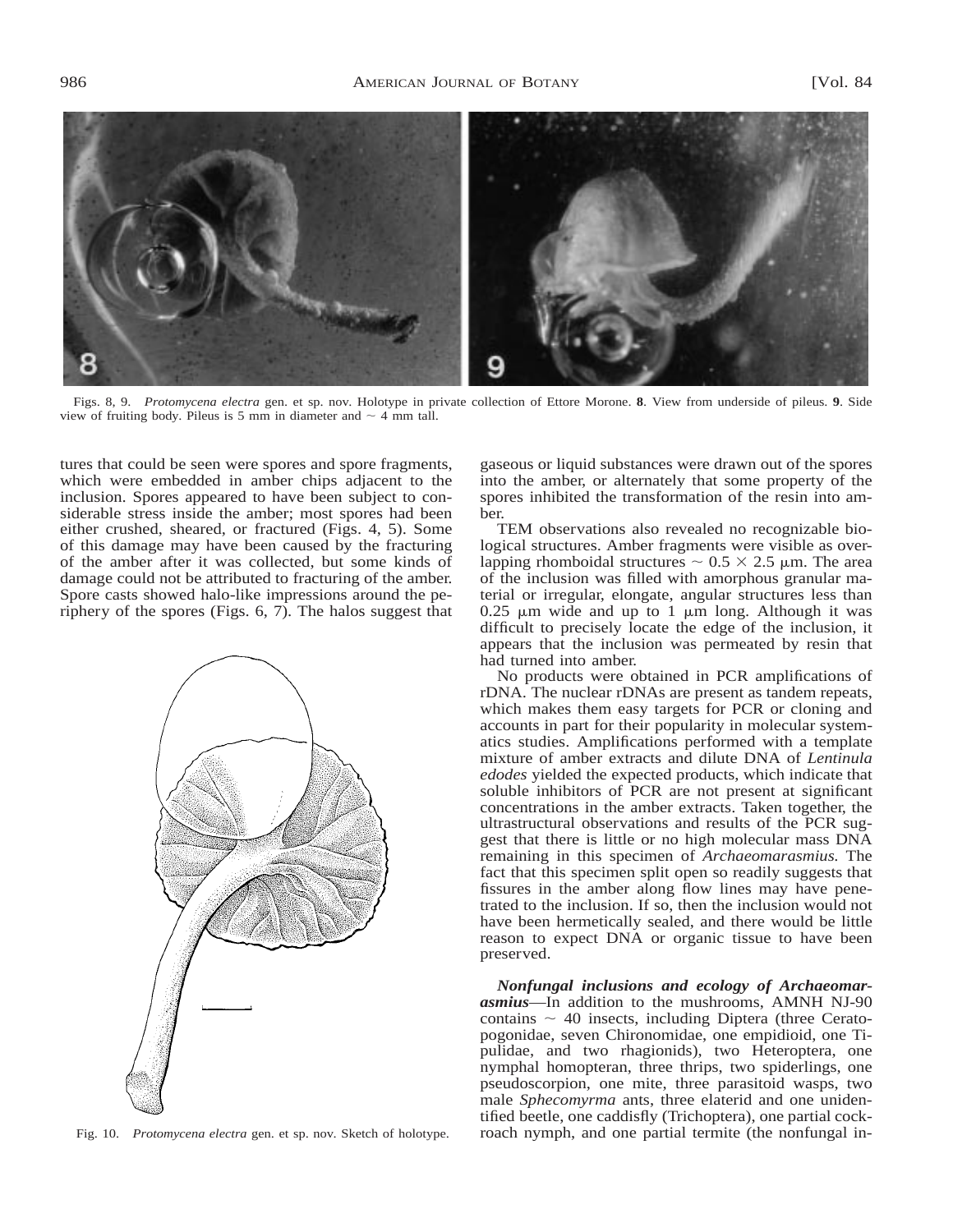clusions will be described elsewhere). The presence of the ceratopogonid and chironomid midges and the caddisfly suggests a proximity to fresh water, and the presence of the pseudoscorpion, elaterid beetles, and termite—and the mushrooms themselves—indicates a proximity to rotten wood. Fibers in the amber appear to be from bark or wood of Cupressaceae. In addition, leafy shoots of Cupressaceae are present in other pieces of New Jersey amber from a close contemporaneous site. Extant Marasmieae are common, widespread saprophytic decayers of wood and leaf litter, and so it is most likely that *Archaeomarasmius* was also a saprophyte. Collectively, these observations suggest that *Archaeomarasmius* had been growing as a saprophyte on or near a member of the Cupressaceae adjacent to a freshwater body when it became entrapped in that plant's resin.

*Taxonomy and preservation of Protomycena*—The assignment of *Protomycena* to an extant group, in this case the Myceneae, is based solely on macromorphology. Similarities of *Protomycena* to extant *Mycena* species include the convex, slightly campanulate pileus with striate-pellucid margin, and the absence of veils. The limitations discussed above with regard to the placement of *Archaeomarasmius* also apply to *Protomycena.* Although *Protomycena* has the overall habit of a *Mycena,* other small Tricholomataceae, such as *Marasmius,* could also be closely related. *Protomycena* is clearly distinct from *Coprinites,* however. The latter differs from *Protomycena* in its possession of a plicate-pectinate pileus and nonanastomosing lamellae.

*Protomycena* is extremely well preserved. Unlike the New Jersey amber, the amber containing *Protomycena* has no apparent fissures or flow lines. The cavity just below the pileus of *Protomycena* contains liquid and has a small gas bubble that moves freely when the piece is turned, suggesting that the inclusion is completely sealed.

*Minimum age estimates for homobasidiomycete families*—The discovery of even a single fossil has the potential to provide minimum age estimates for the origins of multiple evolutionary lineages (e.g., Doyle and Donoghue, 1993). To realize this potential, two things are required: (1) accurate taxonomic placement of the fossil (difficult for fungi because of the taxonomic importance of soft anatomical characters, which may not be preserved); and (2) phylogenetic resolution for the fossilbearing lineage (still lacking for many groups of homobasidiomycetes). In this section, we briefly review the fossil record of homobasidiomycetes, and, to the extent possible, infer minimum divergence times for certain lineages, taking into consideration recent phylogenetic hypotheses based on molecular studies of extant taxa. For more complete reviews of the paleomycological record, see Tiffney and Barghoorn (1974), Stubblefield and Taylor (1986, 1988), Sherwood-Pike (1991), Taylor and Taylor (1992), and Taylor (1993).

The age of the homobasidiomycetes is controversial. The hyphal form taxa *Palaeancistrus martinii* and *Palaeosclerotium pusillum* from Pennsylvanian  $(\sim 300$ mya) coal balls have well-preserved clamp connections like those of extant homobasidiomycetes (Dennis, 1970, 1976). Clamp connections, however, are also produced

by certain heterobasidiomycetous ''jelly fungi,'' such as the Dacrymycetales and Tremellales (Wells, 1994), which have been shown through phylogenetic studies of 18S rDNA sequences to be basal to the homobasidiomycetes (Swann and Taylor, 1993). Thus, clamp connections alone do not tell which group of basidiomycetes is most closely related to *Palaeosclerotium* and *Palaeancistrus.*

*Palaeosclerotium* was initially interpreted (Dennis, 1976) as a morphological intermediate between the ascomycetes and basidiomycetes on the basis of its apparent connection to a cleistothecium-like fruiting body and the presence of both clamped and simple septa. This interpretation was challenged by McLaughlin (1976), who suggested that the fossil could actually be composed of more than one organism. Although its exact identity is problematic, the presence of clamp connections strongly suggests that *Palaeosclerotium* is composed (at least in part) of basidiomycetous hyphae.

In addition to clamp connections, the hyphae of *Palaeancistrus* produced terminal and intercalary swellings that are strikingly similar to asexual propagules called chlamydospores, which are produced by certain extant homobasidiomycetes. (The term ''chlamydospore'' has been widely applied to a variety of spores produced on vegetative fungal hyphae, including structures produced by ascomycetes and zygomycetes.) Dennis (1970) compared the hyphal swellings of *Palaeancistrus* to the chlamydospores of the mushroom *Lentinus tigrinus* (as *Panus tigrinus*), but numerous other species of wood-decaying homobasidiomycetes produce similar structures in culture (Nobles, 1965). In contrast, we are aware of only a single report of chlamydospores in heterobasidiomycetes, by Bulat (1953), who noted chlamydospores in cultures of *Dacrymyces ellisii.* Nevertheless, there have been far fewer cultural studies in heterobasidiomycetes than in homobasidiomycetes. Although definitive fossil evidence for the existence of homobasidiomycetes would require either basidial or fruiting body morphology (or septal pore ultrastructure, which may never be observable in fossils), the combination of clamp connections and the putative chlamydospores suggests, albeit weakly, that *Palaeancistrus,* from the Carboniferous, was a homobasidiomycete. A molecular phylogenetic study by Berbee and Taylor (1993), however, suggested that the divergence of the homobasidiomycetes occurred in the Triassic,  $\sim$  220 mya, plus or minus 50 million years. *Palaeancistrus* is  $\sim$  30 million years older than the early limit of this range, which was based on molecular clock dating of nuclear small-subunit ribosomal DNA (rDNA) sequences.

Fossils of ectomycorrhizal plants provide indirect evidence for the existence of their fungal partners (Pirozynski and Hawksworth, 1988). The mycobionts of extant ectomycorrhizae are either homobasidiomycetes or ascomycetes, with the former being the more diverse and abundant. Unfortunately, we still know too little about the distribution of ectomycorrhizae among living and extinct seed plants and other vascular plants to make an accurate reconstruction of the evolution of ectomycorrhizal associations (cf. Newman and Reddell, 1987; Fitter and Moyersoen, 1996). Despite these ambiguities, the Pinaceae are noteworthy because they are a presumably monophyletic group of conifers whose extant members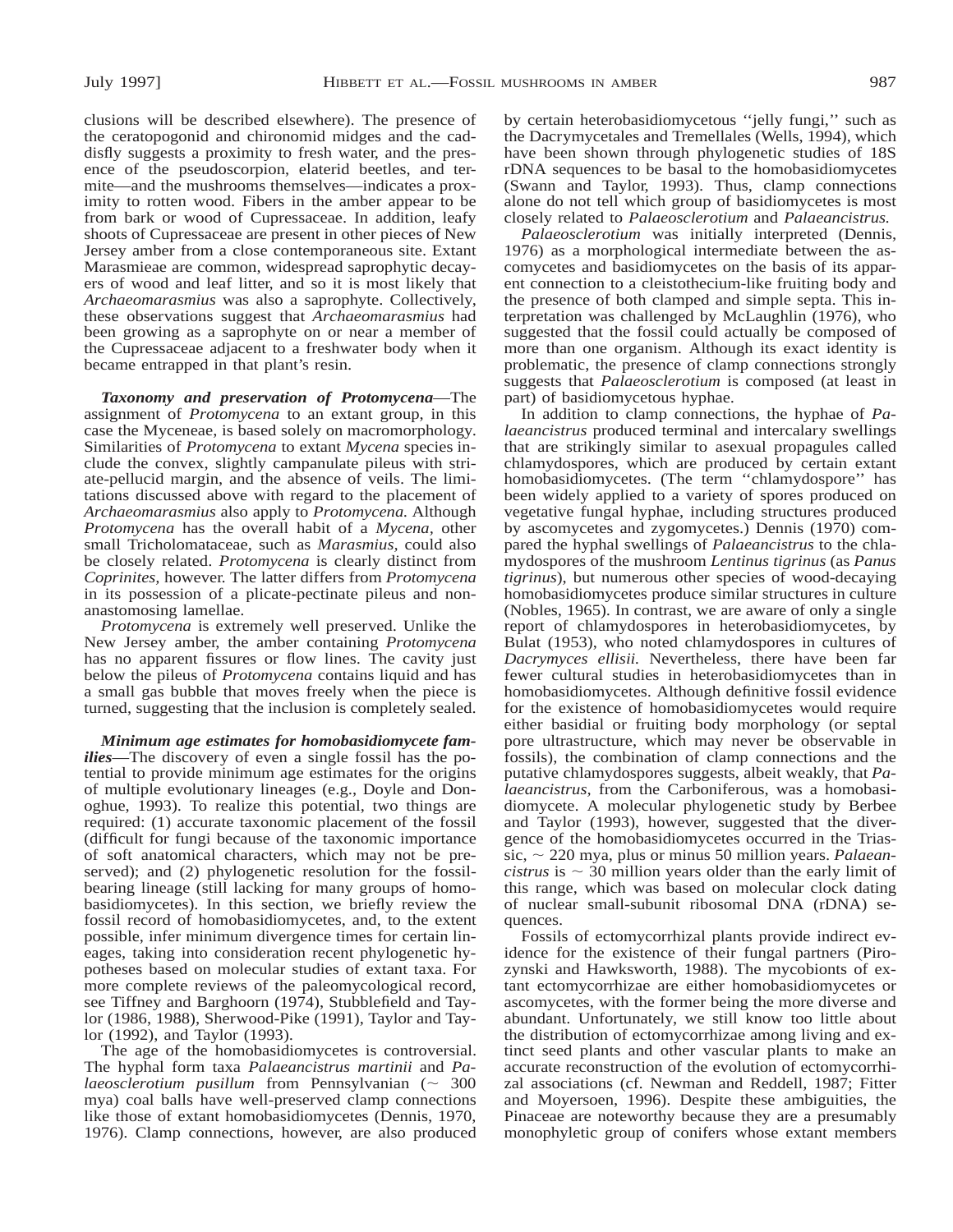are almost entirely ectomycorrhizal (Newman and Reddell, 1987). If the Pinaceae are assumed to be plesiomorphically ectomycorrhizal, then *Compsostrobus,* a late Triassic fossil that is thought to be an ovulate cone of Pinaceae (Delevoryas and Hope, 1987), suggests that ectomycorrhizal homobasidiomycetes, or possibly ascomycetes, had arisen by  $\sim 200$  mya. The oldest ectomycorrhizae fossils are 50 million-year-old associates of *Pinus* roots from the Princeton chert of British Columbia (Ben LePage, University of Alberta, Edmonton, personal communication). The Princeton chert ectomycorrhizae are morphologically similar to ectomycorrhizae of the extant homobasidiomycete *Rhizopogon,* but they are not connected to a fruiting body and cannot be identified with confidence.

The oldest generally accepted homobasidiomycete macrofossil is *Phellinites digiustoi*, from the Jurassic ( $\sim 167$ ) mya), which was interpreted as a perennial bracket fungus (Singer and Archangelsky, 1958). The description of *Phellinites* was accompanied by a photograph of the putative fruiting body (which to us does not strongly suggest a fungus) and drawings of the hymenophore and sterile hymenial cells (Singer and Archangelsky, 1958). No spores, basidia, or hyphae were described. We are studying the type material of *Phellinites* and will publish our findings elsewhere. Our preliminary observations cast doubt on the identity of *Phellinites* as a homobasidiomycete.

Even if *Phellinites* were accepted as a homobasidiomycete, it would provide little information about minimum ages of nodes within the homobasidiomycetes. The name *Phellinites* alludes to the extant genus *Phellinus,* which includes saprophytic and pathogenic wood-decaying polypores that form tough, persistent ''conks.'' Similar perennial polypores also occur, however, in the genera *Fomes, Ganoderma,* and *Fomitopsis* (Ryvarden, 1991). Recent molecular phylogenetic studies emphasizing polypores (Hibbett and Donoghue, 1995; Hibbett, 1996) suggest that *Fomes* and *Ganoderma* are closely related, but that *Fomitopsis* and *Phellinus* are in separate lineages. Thus, *Phellinites* could belong to any one of at least three distinct lineages of homobasidiomycetes in which perennial bracket fungi have been independently derived.

Macromorphology suggests that *Archaeomarasmius* and *Protomycena* are members of the Tricholomataceae (Figs. 1–3, 8–10). Singer (1986) divided the Tricholomataceae into 12 tribes, which other authors have sometimes classified as separate families (e.g., Kühner, 1980; Jülich, 1981). If the taxonomy of the present paper is accepted, then *Archaeomarasmius* in the mid-Cretaceous establishes a minimum age estimate for the divergence of the Tricholomataceae. For reasons given earlier, it is especially difficult to assign *Archaeomarasmius* and *Protomycena* to infrafamilial taxa. Even if the closest extant relatives of the fossils were unambiguous, however, the lack of phylogenetic resolution within the Tricholomataceae—and serious questions about the monophyly of the Tricholomataceae and its relationships to other groups would limit the utility of these fossils for estimating divergence dates. Although a few molecular systematics studies have included certain genera of the Tricholomataceae along with other homobasidiomycetes (e.g., Chapela et al., 1994, see below; Hibbett and Vilgalys, 1993; Hibbett and Donoghue, 1995; Cullings, Szaro, and Bruns, 1996), so far there has been no detailed phylogenetic study of the Tricholomataceae. Until such an analysis has been performed, the full value of *Archaeomarasmius* and *Protomycena* for estimating divergence dates in homobasidiomycetes cannot be realized.

*Coprinites,* from the Miocene to Oligocene (perhaps Eocene), was interpreted as a representative of the Coprinaceae, which includes the genus *Coprinus* (Poinar and Singer, 1990). *Coprinus* mushrooms dissolve into a black, slimy liquid as they mature, and are commonly known as ''inky caps.'' *Coprinites* is apparently not deliquescent (indeed, it is hard to imagine how a deliquescent fruiting body could ever become fossilized). Although deliquescence is not an invariant character of the Coprinaceae (e.g., *C. disseminatus*; Singer, 1986; Hopple and Vilgalys, 1994), its absence, and the morphology of the fruiting body, suggest that *Coprinites* may be related to members of the genus *Leucocoprinus,* such as *L. fragilissimus,* with which it shares a thin-fleshed, plicatepectinate pileus that has some radial splitting along the margin (Singer, 1986; Singer and Poinar, 1990). The gross similarity of *Leucocoprinus* to certain species of *Coprinus* was noted by Singer, who described *Leucocoprinus* with the phrase ''habit of the carpophores much like that of the thinner *Coprini*'' (Singer, 1986, p. 479). Nevertheless, Singer placed the genus in the tribe Leucocoprineae of the Agaricaceae. Thus, *Coprinites* could represent either the Agaricaceae sensu Singer, or a nondeliquescent member of the Coprinaceae.

Relationships of the Coprinaceae and Agaricaceae sensu Singer were evaluated in a molecular phylogenetic study by Chapela et al. (1994) that was centered on homobasidiomycetes that are obligate symbionts of attine ants. *Coprinites, Archaeomarasmius,* and fossils of attine ants can be used to estimate minimum divergence dates for certain nodes of the molecular cladogram (Fig. 11). Chapela et al.'s (1994) results suggest that the Agaricaceae sensu Singer (represented by exemplars of Singer's tribes Agariceae, Lepioteae, and Leucocoprineae) are monophyletic, and that the Coprinaceae plus Cortinariaceae are its sister group (other taxa that could also be closely related to the Agaricaceae, such as the Strophariaceae, were not included, however). Most of the attine ant symbionts are nested within a terminal clade of the Agaricaceae that includes representatives of the Leucocoprineae and Lepioteae, but a second group of attine ant symbionts is weakly supported as being closely related to certain Tricholomataceae (Fig. 11). By comparing independent phylogenetic hypotheses for the ants and the fungi, Chapela et al. concluded that the original ant–fungus symbiosis involved fungi derived from the Agaricaceae.

The symbiosis of attine ants and fungi has been estimated to be  $\sim$  50 million years old, but this was based only on biogeography and climatic history, not fossil evidence (Weber, 1958). The oldest actual fossils of attine ants are from Dominican amber (Wilson, 1985), thus making them contemporary with *Coprinites*, or  $\sim 15-30$ million years old (Grimaldi, 1995; Iturralde-Vinent and MacPhee, 1996). If it is accepted that attine ants have always been fungus gardeners, then the Dominican fossil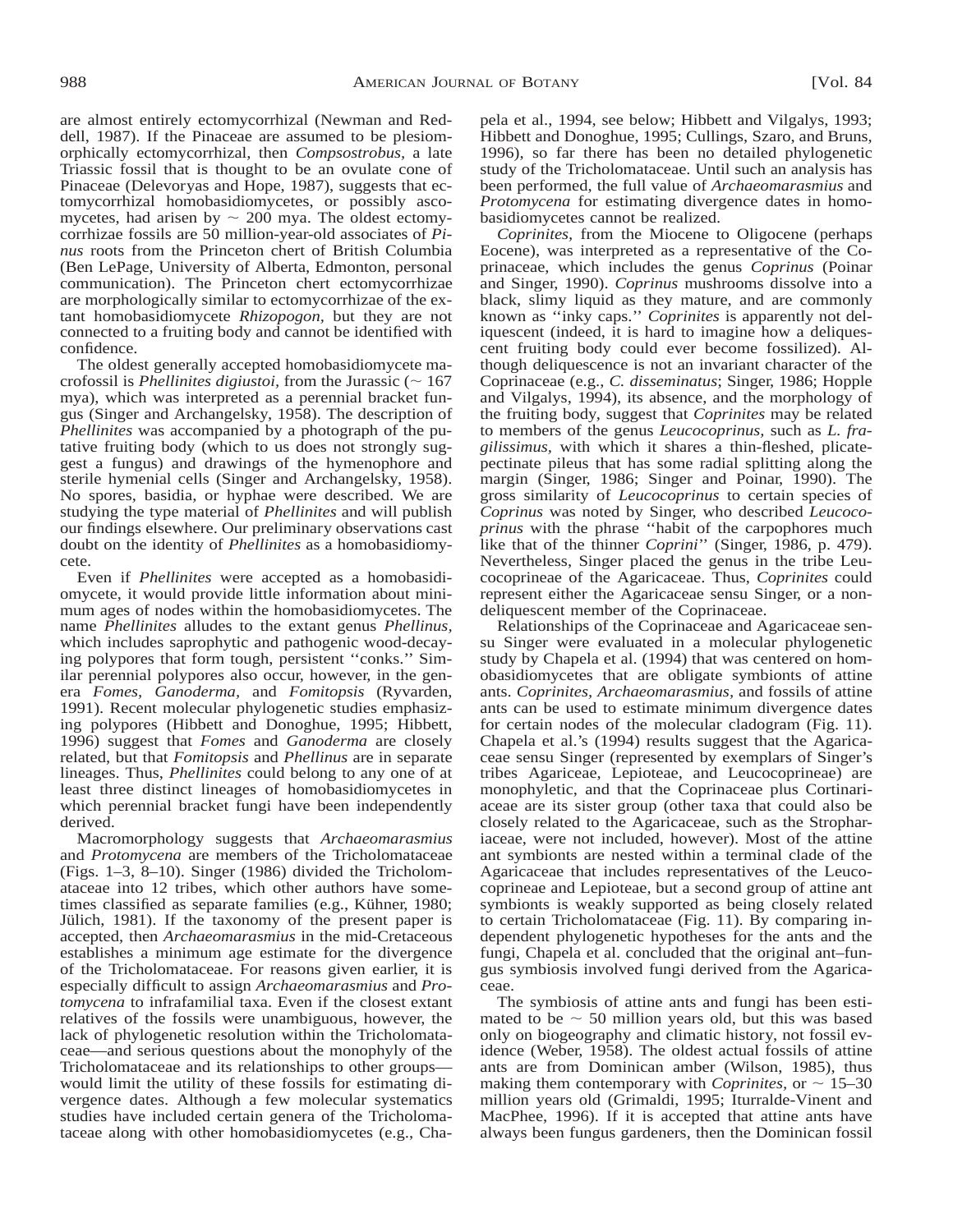

Fig. 11. Phylogenetic hypothesis for agaricoid and attine ant symbiont homobasidiomycetes, with fossils used to estimate minimum divergence dates for nodes. The tree is a simplified representation of the molecular phylogeny of Chapela et al. (1994). Fossil taxa listed to right of tree are assigned to lineages represented in the sample of extant taxa used to generate phylogeny (*Coprinites, Archaeomarasmius*) or are related to symbionts of fungi in the phylogenetic analysis (attine ant fossils and Leucocoprineae). Circled numbers at nodes.

ants set the minimum divergence date for the terminal clade of the Agaricaceae that includes the Lepioteae and Leucocoprineae (Fig. 11). Placement of *Coprinites* in the Leucocoprineae would corroborate this minimum age estimate. On the other hand, if *Coprinites* is interpreted as a member of the Coprinaceae, then it provides a minimum age estimate of 15 million years for the split between the lineages leading to the Coprinaceae and Cortinariaceae (Fig. 11). In Chapela et al.'s (1994) cladogram, the Tricholomataceae, including *Marasmius delectans,* are basal to the Agaricaceae, Coprinaceae, and Cortinariaceae. The Boletaceae are the next most basal lineage in the tree, which is rooted with Russulaceae. Based on *Archaeomarasmius,* a minimum age estimate of 90–94 million years can be inferred for these three basal nodes (Fig. 11). Although there are only three relevant fossils, it is possible to place minimum divergence dates on many nodes of Chapela et al.'s (1994) cladogram.

In addition to the fossils discussed above, other relatively recent homobasidiomycete macrofossils that can be assigned to extant groups include *Geastrum tepexensis,* which is an earthstar from the Miocene or Pleistocene of Mexico (Magallon-Puebla and Cevallos-Ferriz, 1993), *Ganoderma adspersum,* from the Miocene of the Netherlands (Fraaye and Fraaye, 1995), and others, mostly polypores, from the Oligocene and later (see Tiffney and Barghoorn, 1974).

*Biogeography*—Many homobasidiomycete species and genera have broad, cosmopolitan distributions. One obvious explanation for this pattern would be that homobasidiomycetes are freely dispersed over long distances by airborne spores. Nevertheless, the occurrence of *Phel-* *linites* in the Jurassic and *Archaeomarasmius* in the Cretaceous holds open the possibility that the cosmopolitan distributions of certain homobasidiomycetes are due to fragmentation of ancestral ranges via continental drift. This is consistent with the findings of Redhead (1988), who studied the biogeographic relationships of North American indigenous mushroom species and concluded that vicariance must have played a role in creating the present distributions of numerous taxa. Among the species cited by Redhead as having circumpolar or circumboreal distributions are *Marasmius epidryas, M. epiphyllus, M. androsaceus,* and *Marasmiellus candidus.* The putative close relationship between these species and *Archaeomarasmius* adds support to the hypothesis that the present distributions of certain Marasmieae could be relicts of ancient Laurasian ranges.

*Pace of homobasidiomycete morphological evolution*—*Archaeomarasmius, Protomycena,* and *Coprinites* are strikingly similar to extant agarics in the Marasmieae, Myceneae, and Leucocoprineae (or Coprinaceae). The simplest explanation for this is that the morphologies of the fossils are homologous to the morphologies of their extant putative relatives. If so, then there must have been conservation of form in these lineages for many millions of years. At the same time, molecular and morphological studies of extant taxa suggest that there has been extensive convergence and parallelism in gross morphology of homobasidiomycete fruiting bodies (c.f., Petersen, 1971; Hibbett and Vilgalys, 1993; Hibbett and Donoghue, 1995). For example, molecular characters have corroborated anatomically based hypotheses of close relationships between fungi as dissimilar as polypores and gilled mushrooms (*Lentinus* and *Polyporus*), and gilled mush-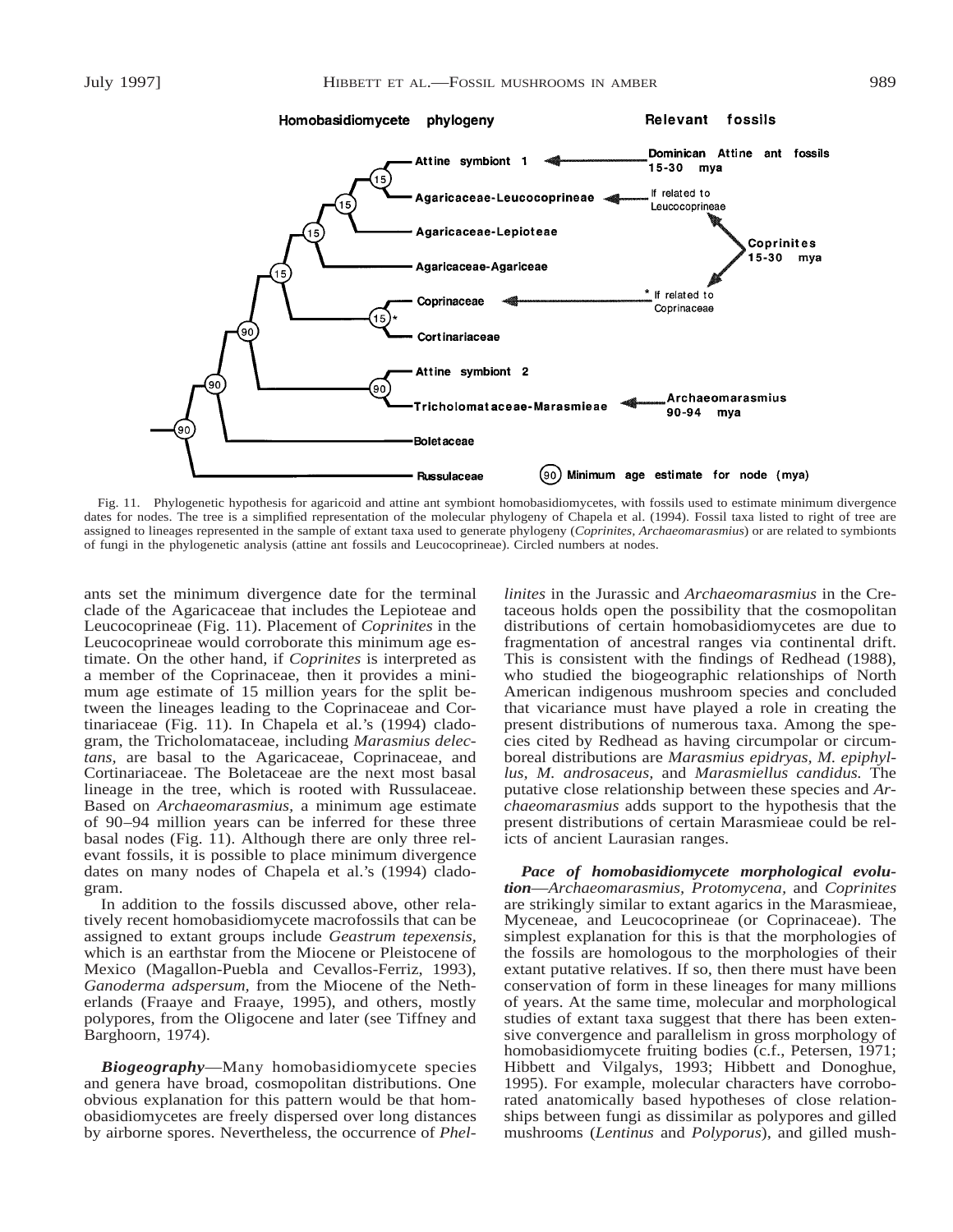rooms, toothed fungi, and coral fungi (*Lentinellus, Auriscalpium,* and *Clavicorona*; Hibbett and Donoghue, 1995; Hibbett, 1996). Some of the most dramatic examples of macromorphological transformations in homobasidiomycetes involve the secotioid fungi. Secotioid fungi have gasteromycete-like fruiting bodies (e.g., resembling puffballs or truffles) but have anatomical features that suggest that they are closely related to typical mushroomforming fungi (Thiers, 1984). Molecular studies have confirmed putative relationships between secotioid and agaricoid forms in the Boletales (Bruns et al., 1989; Baura, Szaro, and Bruns, 1992), Coprinaceae (Hopple and Vilgalys, 1994), and Tricholomataceae (Pine and Mueller, 1993). In several cases (Bruns et al., 1989; Baura, Szaro, and Bruns, 1992; Hopple and Vilgalys, 1994), comparison of rates of molecular and morphological evolution has suggested that the derivation of secotioid forms from agaricoid forms has involved rapid morphological evolution relative to molecular evolution. The genetic basis for the derivation of secotioid forms is not understood, but in *Lentinus tigrinus,* a species with naturally occurring agaricoid and secotioid forms, it appears that the secotioid phenotype is conferred by a single, recessive Mendelian factor (Hibbett, Tsuneda, and Murakami, 1994).

The studies discussed above suggest that fruiting body morphology in homobasidiomycetes is evolutionarily flexible, and that in at least some cases small genetic changes can result in major morphological transformations. In contrast, the fossils suggest that certain fruiting body morphologies have remained unchanged over tens of millions of years. Taken together, these observations suggest that homobasidiomycete morphological evolution is characterized by periods of rapid change as well as long periods in which there is little or no morphological change. Unfortunately, the fossil record is still too incomplete to provide a detailed picture of the history of morphological evolution in homobasidiomycetes. To understand the macroevolutionary patterns of morphological change in homobasidiomycetes, it will be necessary to generate a detailed phylogenetic hypothesis for the homobasidiomycetes, infer the distribution of ancestral character states, and estimate the timing of branching events.

*Conclusions*—It would be easy to dismiss fossil mushrooms as being too few in number to be significant for understanding the evolution of homobasidiomycetes. This would be unfortunate, however, because theories about homobasidiomycete evolution must at least be consistent with the fossil record. Furthermore, having even a small number of relevant fossils makes it possible to put minimum age estimates on multiple nodes of a cladogram, as was demonstrated in the example based on Chapela et al.'s (1994) molecular phylogenetic study (Fig. 11). The broad phylogenetic relationships of homobasidiomycetes are not well understood, but with the further development of the molecular phylogenetic database this situation should improve. As it does, fossils will become increasingly useful for dating divergences and calibrating molecular clocks, as was done by Berbee and Taylor (1993). In addition to the fossils of the fungi themselves, fossils of obligate symbionts of particular homobasidiomycetes will provide minimum divergence dates for some nodes. Plate tectonic events may also provide minimum divergence dates for certain lineages whose distributions are best explained in terms of vicariance. Through a combination of phylogenetic, paleontological, and biogeographic studies, it may be possible to achieve an understanding of both the phylogeny and the actual timing of homobasidiomycete evolution.

Information on the timing of branching events can be used not only to estimate the ages of clades, but also to increase the power of tests designed to determine if shifts in diversification rates are localized in a phylogeny (Sanderson and Donoghue, 1996). Such tests can be used to evaluate hypotheses that particular radiations were associated with the evolution of specific intrinsic characters (''key innovations''), or extrinsic factors, such as changes in climate or the radiations of other groups of organisms. In conjunction with molecular phylogenetic studies, the homobasidiomycete fossil record—although still very limited—may ultimately enable us to determine whether shifts in rates of homobasidiomycete diversification have been correlated with the evolution of particular characters of the fungi, such as lamellate hymenophores or the ability to form ectomycorrhizae, or extrinsic factors, such as the radiation of the angiosperms.

#### LITERATURE CITED

- ANTONI´N, V., AND M. E. NOORDELOOS. 1993. A monograph of *Marasmius, Collybia* and related genera in Europe. Libri Botanici, vol. 8. IHW-Verlag, Eching.
- BAURA, G., T. M. SZARO, AND T. D. BRUNS. 1992. *Gastrosuillus laricinus* is a recent derivative of *Suillus grevillei*: molecular evidence. *Mycologia* 84: 592–597.
- BERBEE, M. L., AND J. W. TAYLOR. 1993. Dating the evolutionary radiations of the true fungi. *Canadian Journal of Botany* 71: 1114– 1127.
- BRUNS, T. D., R. FOGEL, T. J. WHITE, AND J. W. TAYLOR. 1989. Accelerated evolution of a false truffle from a mushroom ancestor. *Nature* 339: 140–142.
- BULAT, T. J. 1953. Cultural studies of *Dacrymyces ellisii. Mycologia*  $45 \cdot 40 - 45$
- CHAPELA, I. H., S. A. REHNER, T. R. SCHULTZ, AND U. G. MUELLER. 1994. Evolutionary history of the symbiosis between fungus-growing ants and their fungi. *Science* 266: 1691–1694.
- CULLINGS, K. W., T. M. SZARO, AND T. D. BRUNS. 1996. Evolution of extreme specialization within a lineage of ectomycorrhizal epiparasites. *Nature* 379: 63–66.
- DELEVORYAS, T., AND R. C. HOPE. 1987. Further observations on the late Triassic conifers *Compsostrobus neotericus* and *Voltzia andrewsii. Review of Palaeobotany and Palynology* 51: 59–64.
- DENNIS, R. L. 1970. A middle Pennsylvanian basidiomycete myceium with clamp connections. *Mycologia* 62: 579–584.
- . 1976. *Palaeosclerotium,* a Pennsylvanian age fungus combining features of modern ascomycetes and basidiomycetes. *Science*  $192.66 - 68$
- DOYLE, J. A., AND M. J. DONOGHUE. 1993. Phylogenies and angiosperm diversification. *Paleobiology* 19: 141–167.
- FITTER, A. H., AND B. MOYERSOEN. 1996. Evolutionary trends in rootmicrobe symbioses. *Philosophical Transactions of the Royal Society of London SERIES B* 351: 1367–1375.
- FRAAYE, R. H. B., AND M. W. FRAAYE. 1995. Miocene bracket fungi (Basidiomycetes, Aphyllophorales) from The Netherlands. *Contributions to Tertiary and Quaternary Geology* 32: 27–33.
- GILLIAM, M. S. 1976. The genus *Marasmius* in the northeastern United States and adjacent Canada. *Mycotaxon* 4: 1–144.
- GRIMALDI, D. 1995. On the age of Dominican amber. *In* K. B. Anderson and J. C. Crelling [eds.], Amber, resinites, and fossil resins, 203– 217. American Chemical Society, Washington, DC.
	- , C. W. BECK, AND J. J. BOON. 1989. Occurrence, chemical